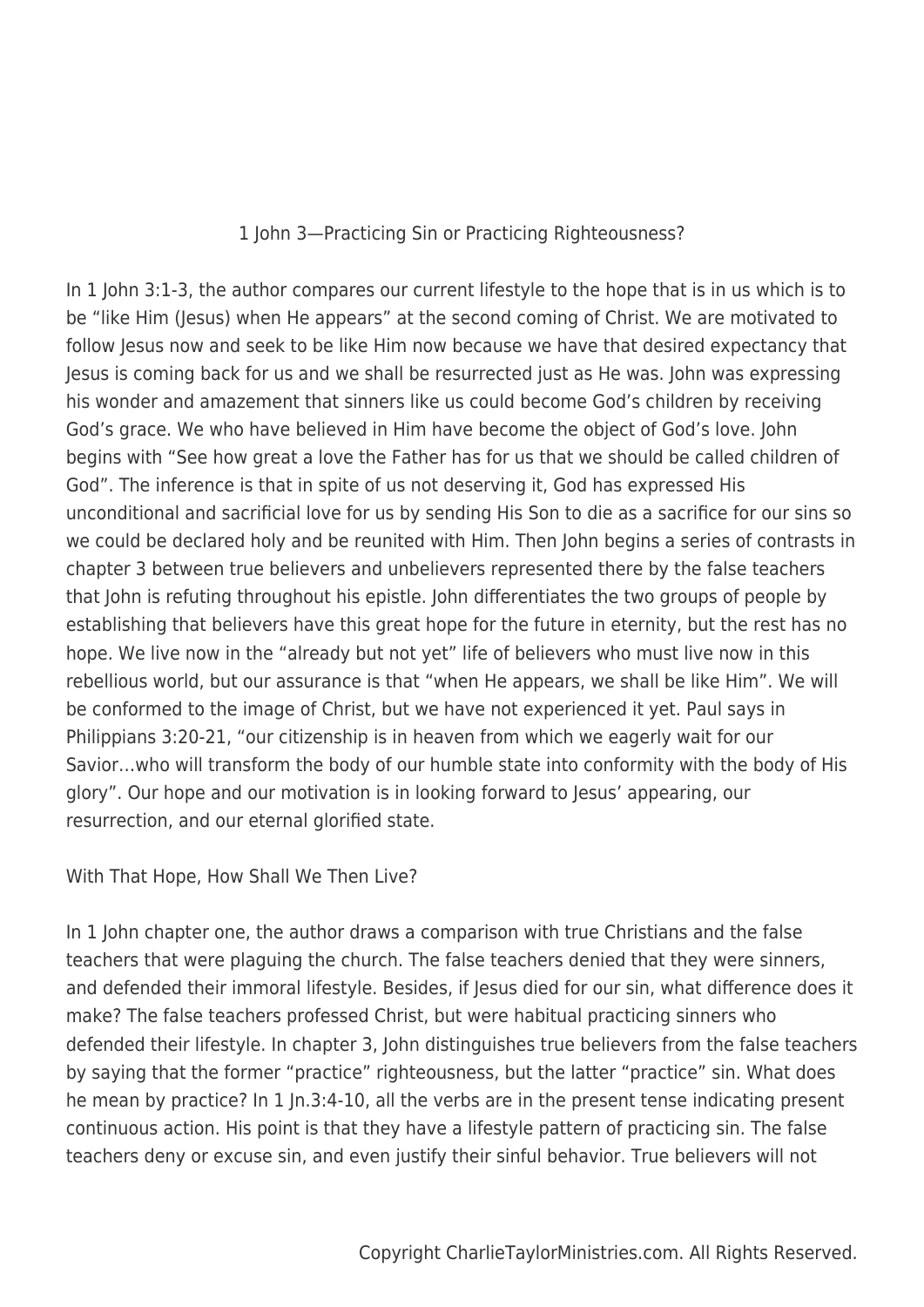habitually practice lawlessness (making up their own rules). It is incompatible with their relationship with Christ. This is not to say that Christians don't sin. John already established that we are all sinners who sin in chapter 1. The difference is that we are convicted by our sin, don't justify it, and seek to repent of it. In that sense we do not "practice" sin.

In 1 John 3:7, he says that Christians "practice righteousness". Since we are still not yet perfect, how is this possible? The righteousness he is referring to is the absolute perfect righteousness of Christ. In what sense do we currently "practice" God's absolute standard of holiness and sinless behavior? Because Christ has atoned for our sin, we stand innocent before God, and God has declared us righteous. It is not a righteousness that we have earned, but it is the righteousness of Christ imputed to us. When we believed, God's Spirit indwelt us and changed us from within so that we had a sincere desire to seek Him and follow the example of Christ. This regeneration is a lifelong process being accomplished by God in us, but not forced upon us. Therefore from time to time we "blow it" and go our own rebellious way. Nevertheless, the Spirit convicts us of our weakness so that we confess our sins, and repent of our sins. We have an Advocate with the Father who is our High Priest, and God forgives us in the sense that we are restored to the abiding relationship to carry on our spiritual growth. In this sense we "practice" righteousness. We are seeking to know God and follow Jesus on a progressive basis, and therefore growing spiritually. This is what John means in 1 John 3:9 where he says God's "seed" abides in those who are "born of God". He is using an image of a growth within us like a seed growing under the ground to represent that internal dynamic of the Holy Spirit in us. This growth convicts us of sin and leads us to righteousness.

## Three Big Issues

In ch. 2, John listed the three tests of faith, and now in ch. 3 he goes back over them. We practice righteousness, we love the brethren, and we know and believe the truth. What do these look like, or what is a good example? The author, in verse 12, uses the Genesis 4 story of Cain and Abel to illustrate the contrasts between believers and unbelievers, and in his case the church and the Gnostics (who also professed Christ). Like the false teachers, Cain's deeds were not only evil but he denied any wrong-doing, and cried out against his punishment. On the other hand, Abel was obedient by faith to God's word. Cain knew of God, and came to worship God, but he approached God in his own way, and not in accordance to the truth.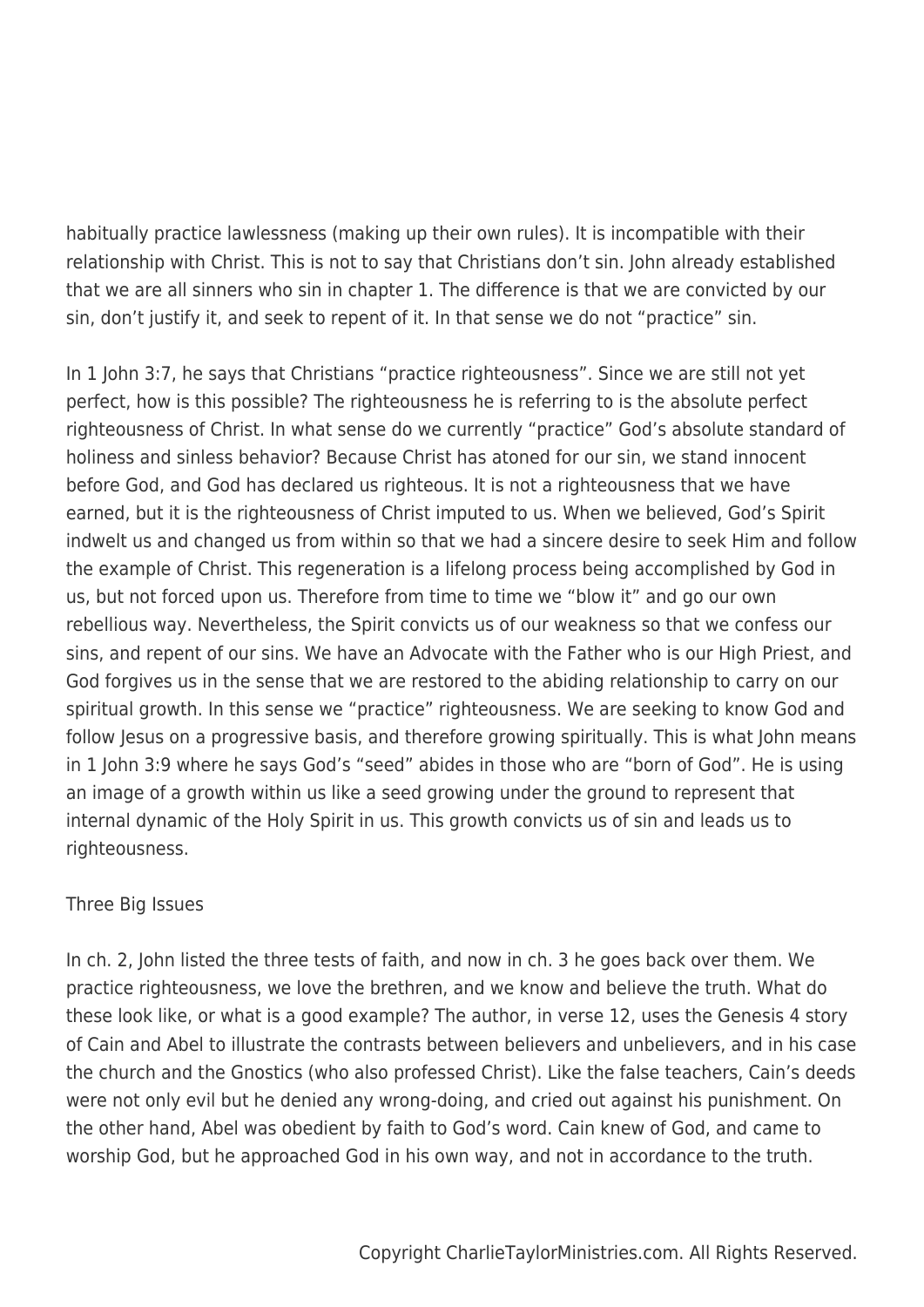Cain, in his self styled religion ignored the requirement of God. Cain didn't love his brother, and committed the ultimate act of hate in murdering his brother. In the story of Cain and Abel, which follows the fall of mankind in Genesis 3, we can assume that God commanded them to approach God with a blood sacrifice for their sin. Abel loved God and obeyed God's commands, but Cain's sacrifice of grain was unacceptable in its prideful self-serving religion. That Cain murdered Abel made it clear that he was of "the evil one". Cain was the prototype of the worldly sinner who professes to know God and be religious, but in truth goes his own way and does his own thing.

## Cain and Abel

Initially, I asked myself why John used the example of Cain and Abel to illustrate the difference between believers and unbelievers, but upon further review, I think it is the perfect example. The first prophecy of Christ in Genesis 3:15 followed the original sin of Genesis 3. From that time on, there would be a continuing conflict between the believing descendants of Eve and her unbelieving descendants who would unknowingly follow the devil by their rebellion. Adam and Eve were soon going to experience the reality of this predicted conflict through the events of their two sons. Cain and Abel were the first of the age-old conflict of the two "seeds" of Genesis 3:15. The story of Cain and Abel strikes at the heart of humanity as to the struggle between good and evil, believers and unbelievers, and our capacity for self destruction. In Genesis 4:1-8, we get few details and no explanations as to why the boys made different offerings to God, and why God had regard for Abel's offering and no regard for Cain's offering. We are beneficiaries of four New Testament passages which help us understand the story of Cain and Abel, as well as a wealth of passages that make it clear that the only way sinners can approach a holy God is through offering a blood sacrifice. The first two sons of Eve would illustrate the division of humanity between believers in God and unbelievers. We can assume that God had given Adam and Eve instructions, and they had instructed their sons on the proper way to approach God for forgiveness. Throughout the Bible God gave the necessity of substitutionary sacrifice as a prerequisite to approaching God. Since Cain had great pride in his vocation of farming, he resented the command, and in his pride decided to offer a sacrifice of his own choosing. Cain brought the fruit of his own efforts, but because it was not by faith in obedience to the truth, God rejected Cain's offering.

Before you side with Cain in thinking God was a little harsh in rejecting Cain, read on in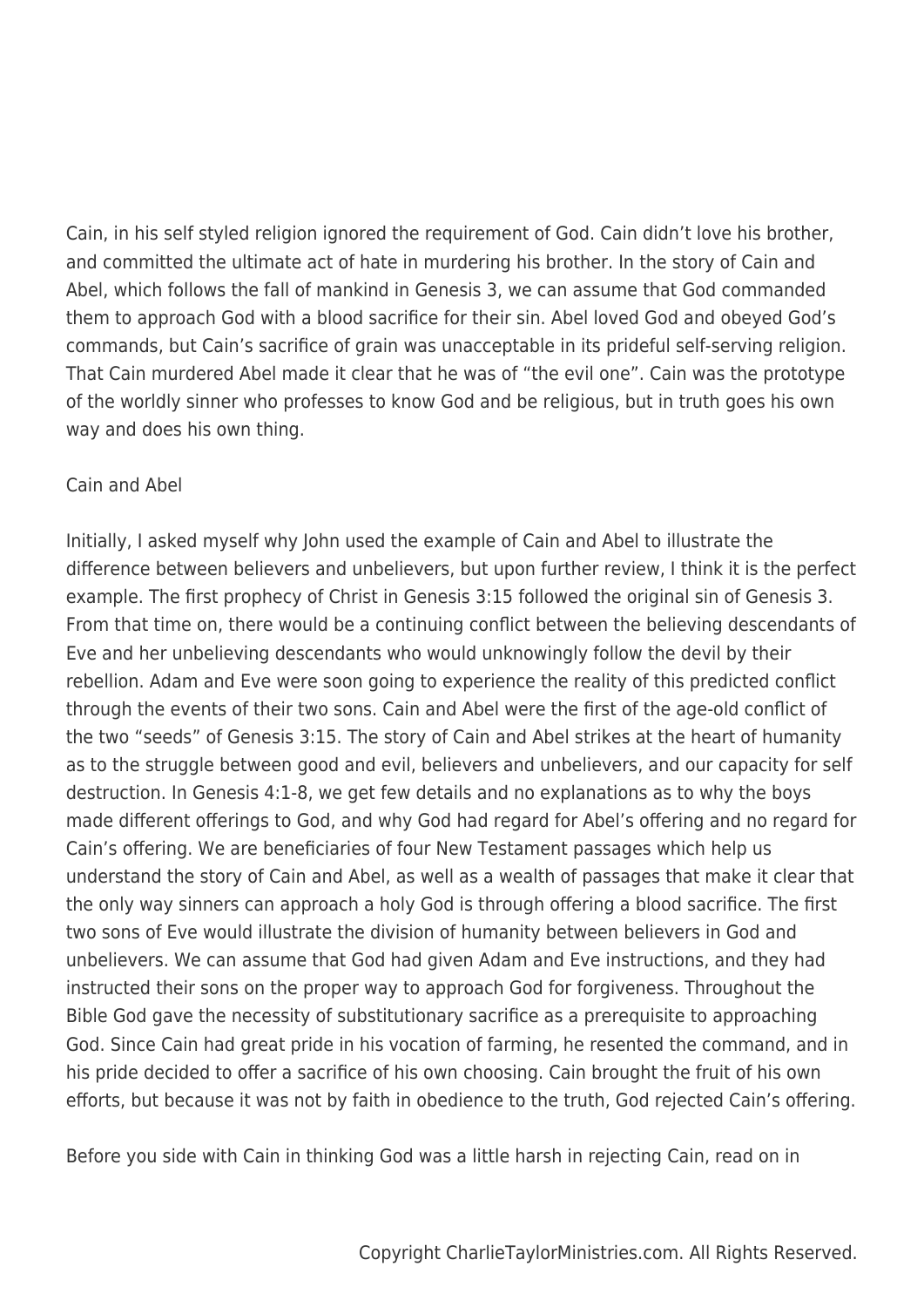Genesis 4:5-7. Cain was VERY angry, but God patiently gave him a warning and a second chance. God told him he had no right to be angry, and if he did the right thing it would all be straightened out, but if he continued in disobedience sin would dominate him. Nevertheless, Cain's anger burned greater to such a level that he murdered Abel, hid the body, and then denied it to God. Pride, envy, and hatred blinded and dominated Cain just as God had predicted. In Hebrews 11:4, we read that by faith in God's commands, Abel offered a better sacrifice than Cain. In Matt.23:35, Jesus taught that Abel was righteous and Cain was not, and of course in 1 John 3:12, Cain's works were evil but his brother's were righteous. The works in view in the story were the offerings that each presented God. In Jude 11, we read that the false teachers had "gone the way of Cain". What is the way of Cain, but disobedience to God's command to approach Him with a blood sacrifice? In the same way, all people who try to approach God in their own way instead of His way, have evil works, and are not believing in God according to the truth. The "way of Cain" involves selfish vain human reasoning instead of humility and obedience to God's truth. Cain's punishment was to be alienated and driven out so that he lived "east of Eden". All unredeemed sinners who live independently of God's truth continue to live "east of Eden" where they are alienated from God.

In 1 John 3:10-12, the Apostle John used the Cain and Abel story to make the point to the churches in Asia Minor that the false teachers who were trying to deceive them by altering and adding to the truth about Jesus were going the way of Cain. They came up with their own truth that was opposed to God's truth. Cain knew of God, approached God in his own way, but not in accordance to the truth. Cain's sacrifice was unacceptable in its self serving prideful religion. Cain was the prototype of all people who come up with their own way, meaning all world religions designed by people. What is the truth from God but the command that 1 John 3:23 gives us, "And this is His commandment, that we believe in the name of His Son Jesus Christ, and love one another, just as He commanded us."

The Grace of God to Those East of Eden

Hebrews 12:24 also mentions the story of Cain and Abel to make the point that Jesus is the author of a new system of justice, and Jesus' shed blood on the cross shouts forgiveness to all who believe in Him and approach God truthfully through His blood sacrifice. Hebrews 12:24 quotes Genesis 4:10 where God told Cain that He was aware of his sin because "the voice of your brother's blood is crying to Me from the ground". Cain may have thought he had